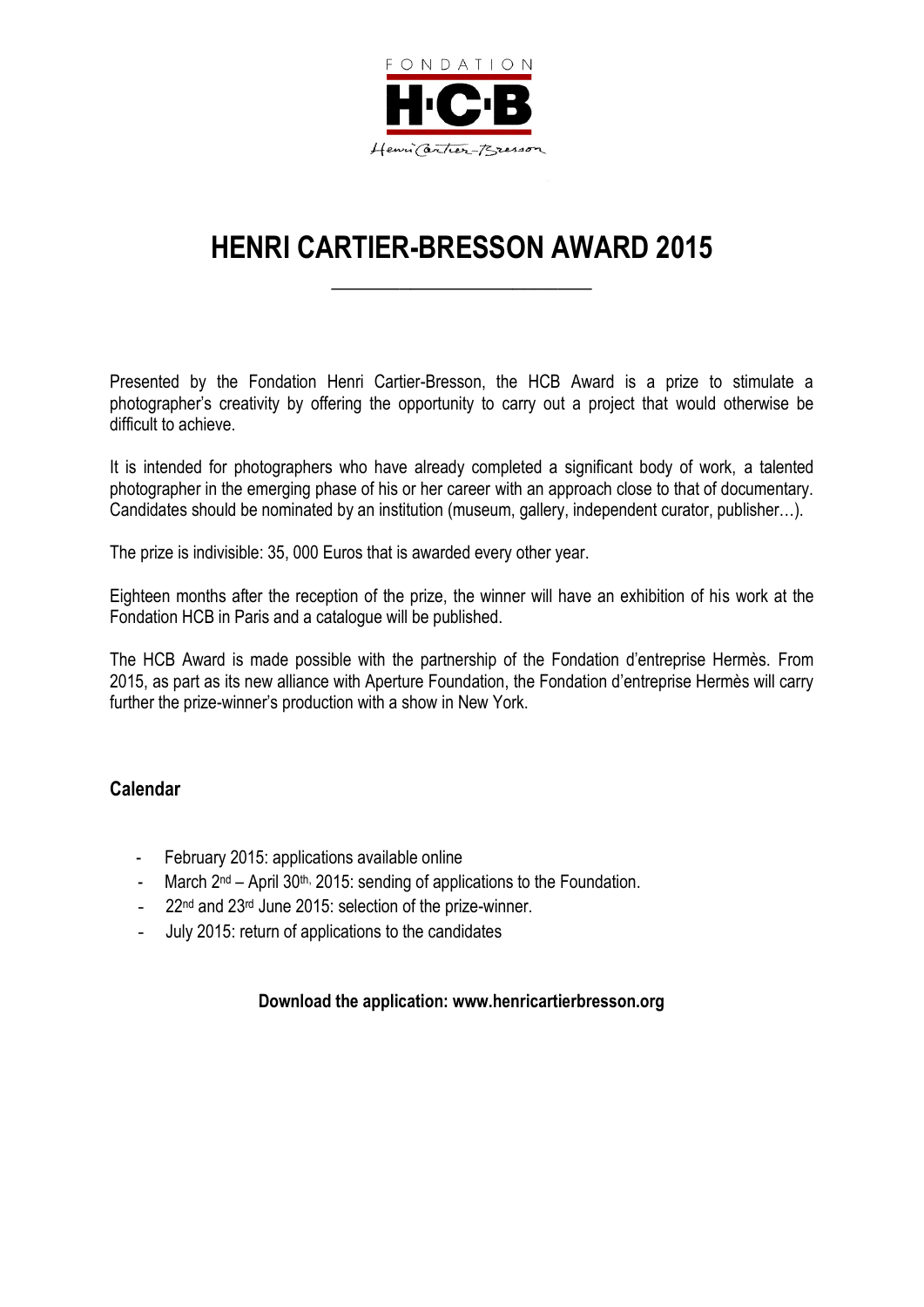

## **REGULATION**

# Terms and Conditions of Entry

\*The HCB Award is open to photographers of all nationalities who have already completed a significant body of work with an approach close to that of documentary. There is no age limit.

\*The winner must use the prize for carrying out a project which would otherwise be hard to accomplish within the normal conditions of his activity

\*Candidates should be nominated by an institution. Applications from individual photographers will not be considered.

\*The range of potential institutions is broad and has no geographical boundaries: museums, photographic societies, photographers' agencies, art schools, universities, galleries, magazines, festivals, publishers… are entitled to present a candidate.

\*Institutions or candidates can download application forms from our website. For more info: contact@henricartierbresson.org.

Application must be deposited or sent to:

**Fondation HCB HCB Award 2, Impasse Lebouis 75014 Paris France** between March 2<sup>nd</sup> and April 30<sup>th</sup>, 2015

**\* For the applications sent by international envelope (FEDEX, UPS, DHL…) the candidates must clearly indicate « without commercial value » to avoid any custom fee.**

\* **The candidates will include a prepaid (without custom value) international envelope (FEDEX, UPS, etc…) for the return of their application.** Otherwise, they can come and pick it up at the Fondation HCB in July 2015. The applications will not be sent back if the terms of return are not specified.

\* The candidate or the nominating institution agrees not to claim any compensation if items should be damaged or lost.

\* The return of a completed application form implies full adherence by the candidate to all the terms and conditions of these regulations.

\* The name of the winner will be announced on the website at the end of June 2015.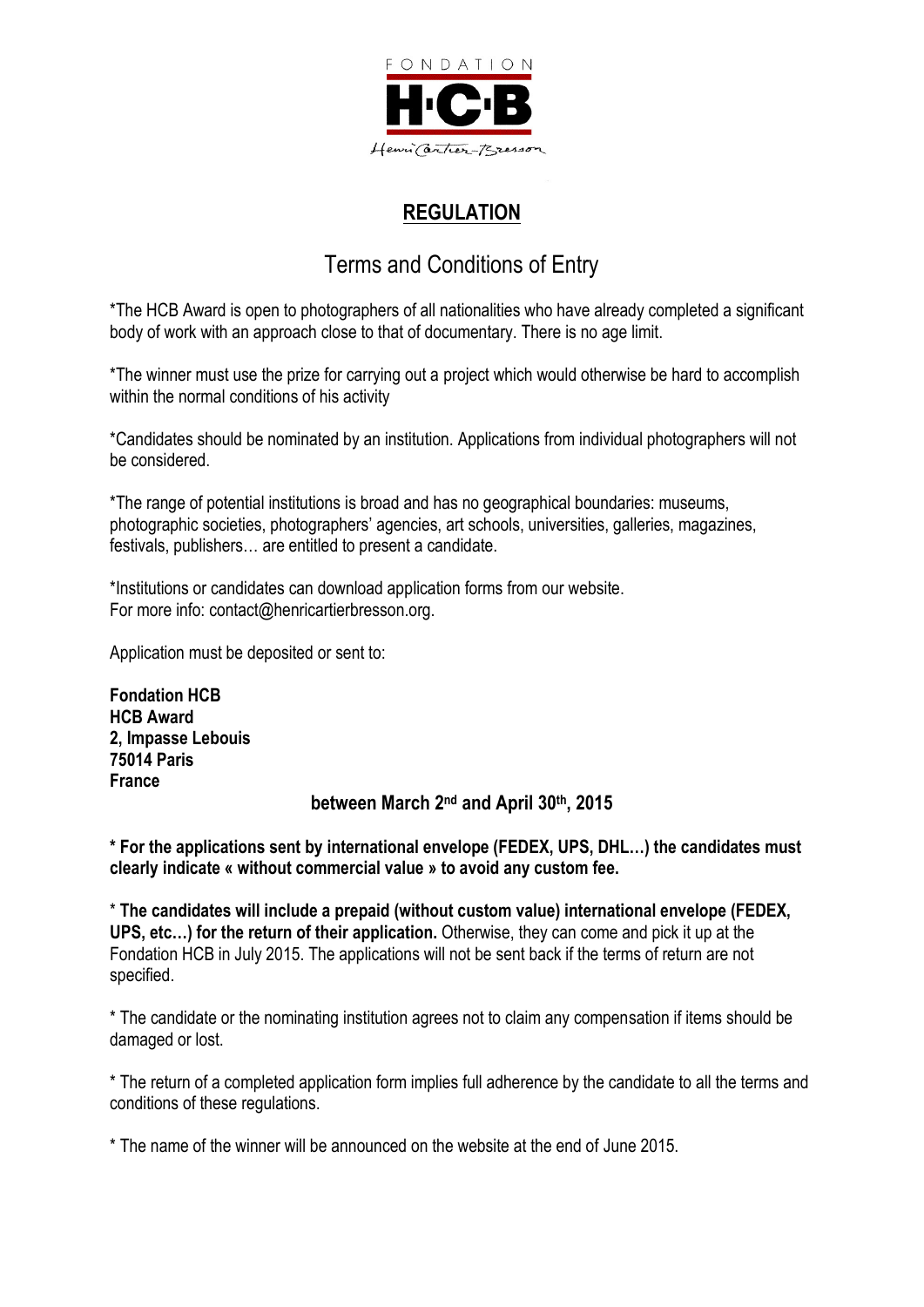

# **ORGANISATION**

### **The Pre-Selection Committee**

A pre-selection committee will review all the proposals. During the final deliberations any member of the jury can have access to all the applications received.

#### **The Jury**

The winner will be designated by an International Jury composed of 7 prominent personalities in photography, literature, art or cinema. Each member has one voice. The jury will meet in Paris on June 22<sup>nd</sup> and 23<sup>rd</sup> 2013. The decision of the Jury is final.

#### **Prize**

The HCB Award is of 35 000 Euros. It cannot be divided.

#### **Calendar**

- February 2015: applications available online
- March 2<sup>nd</sup> April 30th 2015: sending of applications to the Foundation
- 22<sup>nd</sup> and 23<sup>rd</sup> June 2015: selection of the prize-winner
- July 2015: return of applications to the candidates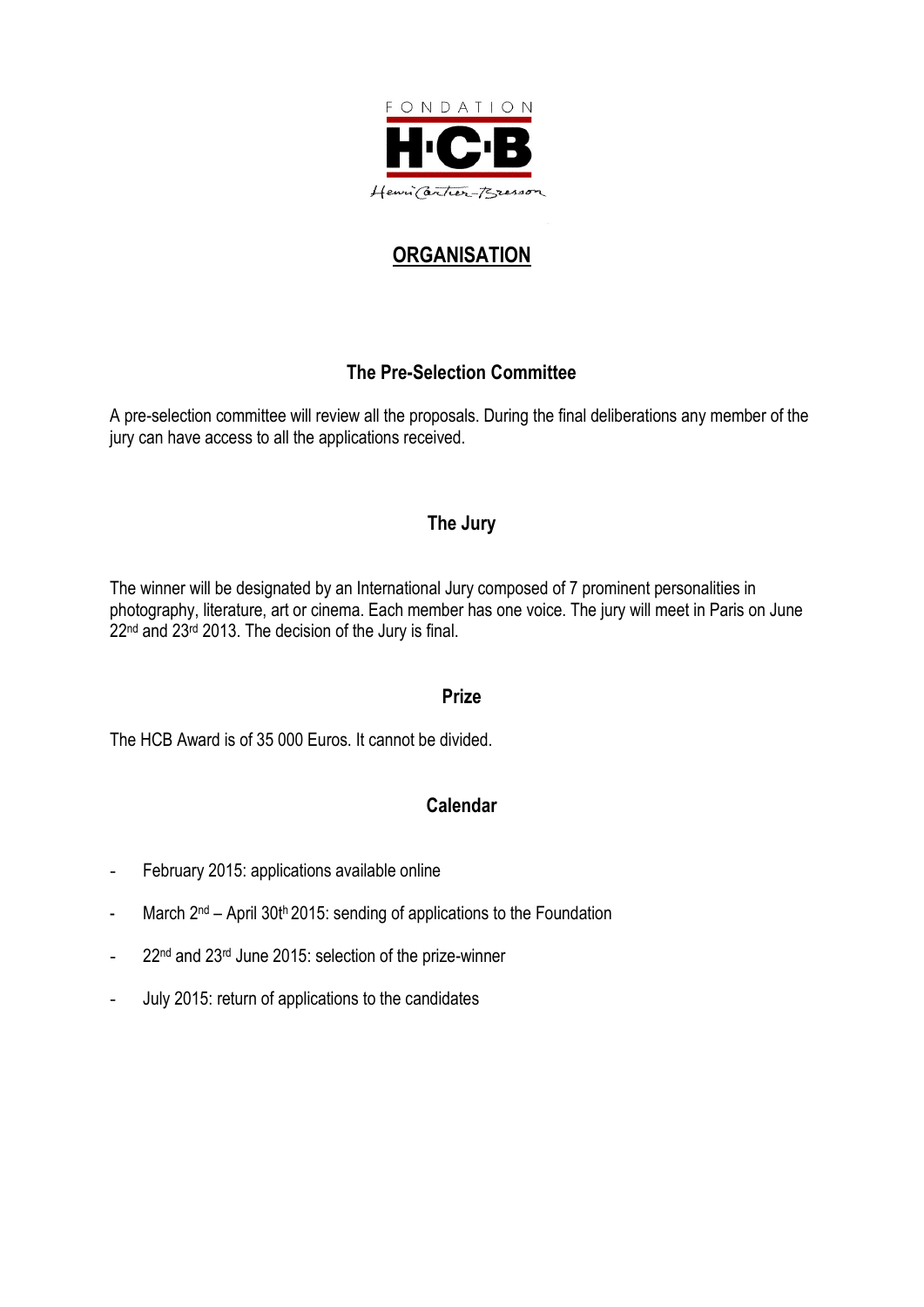

### **APPLICATIONS**

Applications should consist of the following elements:

- A brief memo **signed** by the nominating institution presenting its recommendation and justifying their nominee. **(one typed page maximum, in English and/or French)**
- A selection of **15 to 20 photographs** by the candidate (maximum size of the prints 30 x 40 cm, not framed, no slides). **Books or printed material are accepted and welcome**.
- A brief memo (2 typed pages maximum) from the candidate outlining the project for which he wishes to receive the award. In this note, the candidate has to agree to have finished the project in September 2016 at the latest, in order to meet the deadline for the exhibit and the publication of the catalogue. This memo has to be written in **French and in English** and signed by the candidate.
- A concise biography of the candidate's professional background, exhibitions, publications, grants and prizes received.
- The application form must be completed and signed by the candidate.

#### Once the prize-winner is nominated, the following implies:

- An exhibition of the work will be organized in the 18 following months at the Fondation HCB in Paris, and may travel, especially in Hermès exhibition spaces worldwide. The winner agrees not to exhibit or publish all or part of the project before the exhibition at the Fondation HCB, without the formal agreement of the Fondation HCB.
- A catalogue of the work will be published with the photographer's approval.
- Fifteen photographs free of rights, divided up as follows will be used by the Fondation HCB and partners for information or promotion of the HCB Award (press, website...):
	- $\checkmark$  Five photographs will be used to announce the winner.
	- $\checkmark$  Ten others to promote the exhibition.
- The prize-winner will donate five signed prints to the Fondation HCB.
- The prize-winner owns and controls the work produced with the award provided that credit be given to the HCB Award and the support of the Fondation d'entreprise Hermès in exhibitions and publications.
- The prize-winner is requested to sign a contract with the Fondation HCB, respecting the above elements when he receives the grant.